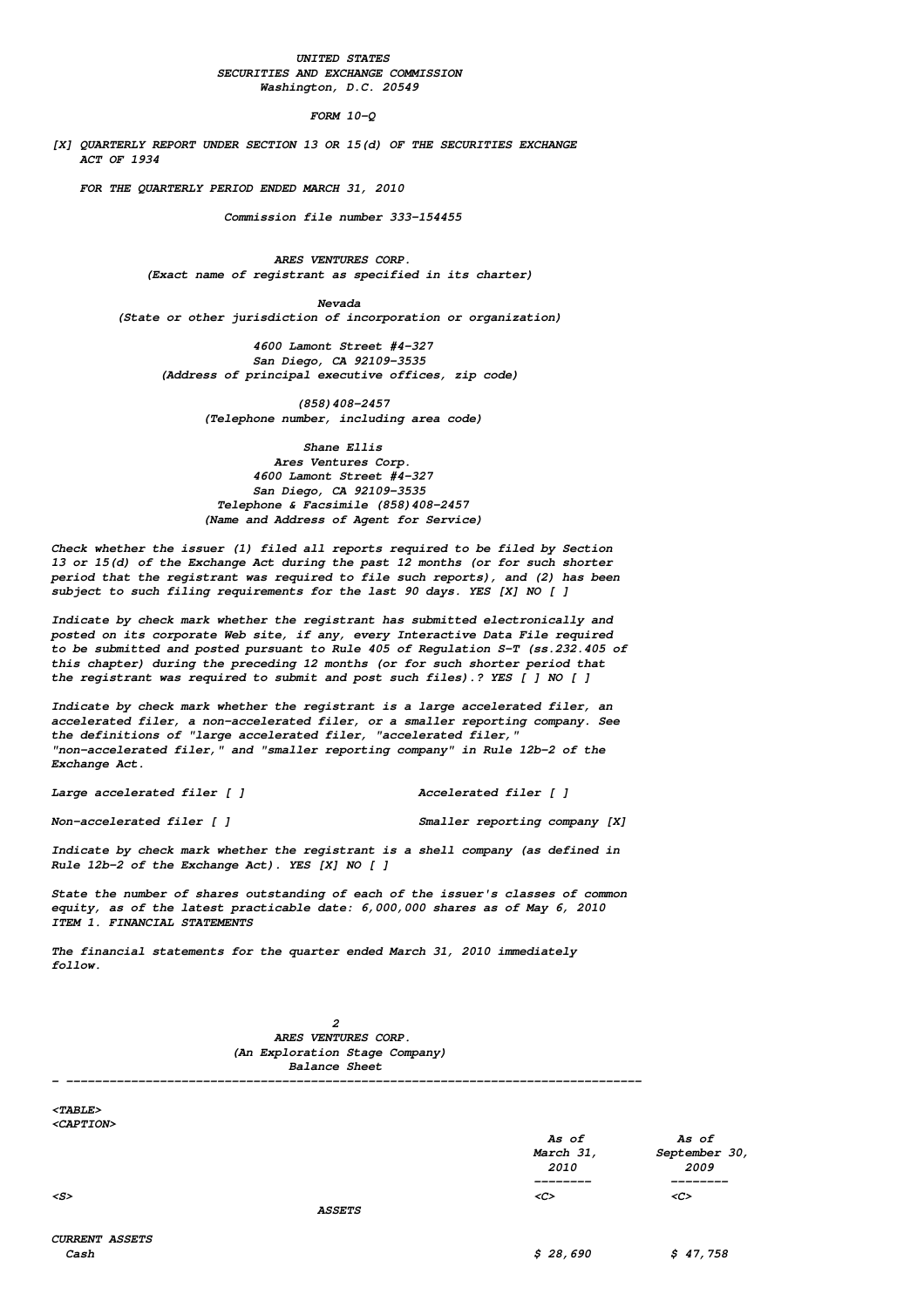| TOTAL CURRENT ASSETS                                                                           | 28,690               | 47,758                       |
|------------------------------------------------------------------------------------------------|----------------------|------------------------------|
| TOTAL ASSETS                                                                                   | \$28,690<br>======== | \$47,758<br>========         |
| LIABILITIES & STOCKHOLDERS' EQUITY                                                             |                      |                              |
|                                                                                                |                      |                              |
| <b>CURRENT LIABILITIES</b>                                                                     |                      |                              |
| Accounts Payable                                                                               | \$                   | \$4,000                      |
| TOTAL CURRENT LIABILITIES                                                                      |                      | 4,000                        |
| TOTAL LIABILITIES                                                                              |                      | 4,000                        |
| STOCKHOLDERS' EQUITY                                                                           |                      |                              |
| Common stock, (\$0.001 par value, 75,000,000<br>shares authorized; 6,000,000 shares issued and |                      |                              |
| outstanding as of March 31, 2010 and                                                           |                      |                              |
| September 30, 2009)                                                                            | 6,000                | 6,000                        |
| Additional paid-in capital                                                                     | 69,000               | 69,000                       |
| Deficit accumulated during development stage                                                   | (46, 310)            | (31, 242)                    |
| TOTAL STOCKHOLDERS' EQUITY                                                                     | 28,690               | -------<br>43,758<br>_______ |
| TOTAL LIABILITIES & STOCKHOLDERS' EQUITY                                                       | \$28,690             | \$47.758                     |
|                                                                                                | ========             | ========                     |
| $\langle$ /TABLE>                                                                              |                      |                              |

**See Notes to Financial Statements**

**3 ARES VENTURES CORP. (An Exploration Stage Company) Statement of Operations - --------------------------------------------------------------------------------**

# **<TABLE> <CAPTION>**

| <b><caption></caption></b>                              |                                 |                  |                                                                                                  |                                 |                                  |                                            |                                  |                     | September 25, 2008                                 |
|---------------------------------------------------------|---------------------------------|------------------|--------------------------------------------------------------------------------------------------|---------------------------------|----------------------------------|--------------------------------------------|----------------------------------|---------------------|----------------------------------------------------|
|                                                         | Three Months<br>ended<br>2010   | ----------       | Three Months<br>ended<br>March 31, March 31, March 31, March 31, March 31,<br>2009<br>__________ | ended                           | Six Months<br>2010<br>__________ | ended                                      | Six Months<br>2009<br>__________ |                     | <i>(inception)</i><br>through<br>2010<br>_________ |
| $\langle S \rangle$                                     | $\langle C \rangle$             |                  | $\langle C \rangle$                                                                              | $\langle C \rangle$             |                                  | $\langle C \rangle$                        |                                  | $\langle C \rangle$ |                                                    |
| <b>REVENUES</b>                                         |                                 |                  |                                                                                                  |                                 |                                  |                                            |                                  |                     |                                                    |
| Revenues                                                | $\mathcal{S}$ and $\mathcal{S}$ |                  | $\mathcal{S}$ and $\mathcal{S}$                                                                  | $\mathcal{S}$ and $\mathcal{S}$ |                                  | $\mathcal{S}$ and the set of $\mathcal{S}$ |                                  | \$                  |                                                    |
| <b>TOTAL REVENUES</b>                                   |                                 |                  |                                                                                                  |                                 |                                  |                                            |                                  |                     |                                                    |
| OPERATIONG EXPENSES                                     |                                 |                  |                                                                                                  |                                 |                                  |                                            |                                  |                     |                                                    |
| Office and Administration                               |                                 |                  | 1,582       456     1,739     3,208      7,869                                                   |                                 |                                  |                                            |                                  |                     |                                                    |
| Mineral Exploration Expenses                            |                                 | 8,000            | and the contract of the                                                                          |                                 | 8,000 7,000 23,611               |                                            |                                  |                     |                                                    |
| Professional Fees                                       |                                 | 1,830            | 1,500                                                                                            |                                 | 5,330                            |                                            | 6,500 14,830                     |                     |                                                    |
| TOTAL OPERATING EXPENSES                                |                                 | (11, 412)        | (1, 956)                                                                                         |                                 | (15, 069)                        |                                            | $(16, 708)$ $(46, 310)$          |                     |                                                    |
| Provision for Income Taxes                              |                                 |                  |                                                                                                  |                                 |                                  |                                            |                                  |                     |                                                    |
| NET INCOME (LOSS)                                       | ==========                      | \$(11, 412)      | $\frac{1}{2}$ (1,956)<br>==========                                                              |                                 | \$(15,069)<br>==========         |                                            | \$(16,708)<br>==========         |                     | \$(46, 310)<br>==========                          |
| <b>BASIC EARNINGS (LOSS) PER SHARE</b>                  | ==========                      | $\dot{s}$ (0.00) | \$<br>(0.00)                                                                                     | \$                              | (0.00)                           |                                            | \$(0.01)                         |                     |                                                    |
| WEIGHTED AVERAGE NUMBER OF<br>COMMON SHARES OUTSTANDING | ==========                      | 6,000,000        | 3,000,000<br>==========                                                                          |                                 | 6,000,000<br>==========          |                                            | 3,000,000<br>==========          |                     |                                                    |
| $\langle$ /TABLE>                                       |                                 |                  |                                                                                                  |                                 |                                  |                                            |                                  |                     |                                                    |

**- --------------------------------------------------------------------------------**

**See Notes to Financial Statements**

**4 ARES VENTURES CORP. (An Exploration Stage Company) Statement of Cash Flows**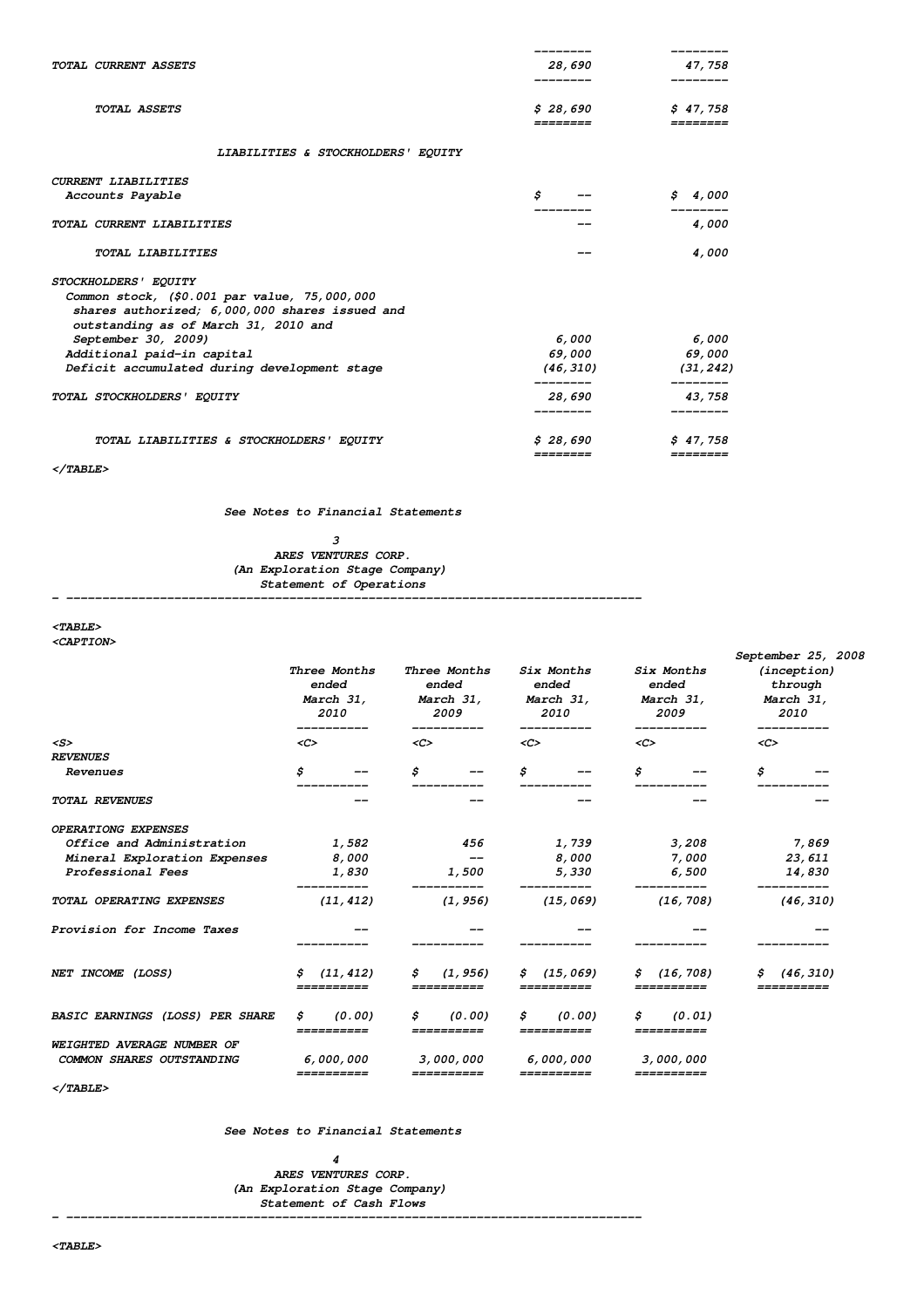|                                                     | Six Months<br>ended<br>March 31,<br><i>2010</i> | Six Months<br>ended<br>March 31,<br>2009<br>________ | September 25, 2008<br><i>(inception)</i><br>through<br>March 31,<br><i>2010</i> |
|-----------------------------------------------------|-------------------------------------------------|------------------------------------------------------|---------------------------------------------------------------------------------|
|                                                     |                                                 | (restated)                                           |                                                                                 |
| <s></s>                                             | $\langle C \rangle$                             | <c></c>                                              | <c></c>                                                                         |
| OPERATING ACTIVITIES<br>Net income (loss)           | \$(15,069)                                      | \$(16, 708)                                          | \$(46, 310)                                                                     |
| Adjustments to reconcile net loss to net cash       |                                                 |                                                      |                                                                                 |
| provided by (used in) operating activities:         |                                                 |                                                      |                                                                                 |
| Changes in operating assets and liabilities:        |                                                 |                                                      |                                                                                 |
| Increase (decrease) in Accounts Payable             | (4,000)                                         | (515)                                                |                                                                                 |
| NET CASH PROVIDED BY (USED IN) OPERATING ACTIVITIES | (19, 069)                                       | (17, 223)                                            | (46, 310)                                                                       |
| <i><b>INVESTING ACTIVITIES</b></i>                  |                                                 |                                                      |                                                                                 |
| NET CASH PROVIDED BY (USED IN) INVESTING ACTIVITIES |                                                 |                                                      |                                                                                 |
| FINANCING ACTIVITIES                                |                                                 |                                                      |                                                                                 |
| Issuance of common stock                            |                                                 |                                                      | 75,000                                                                          |
| Stock Subscription Receivable                       |                                                 | 13,000                                               |                                                                                 |
| Stock Subscriptions Received                        |                                                 | <i><b>18,800</b></i>                                 |                                                                                 |
| NET CASH PROVIDED BY (USED IN) FINANCING ACTIVITIES |                                                 | <i>31,800</i>                                        | 75,000                                                                          |
| NET INCREASE (DECREASE) IN CASH                     | (19,069)                                        | 14,577                                               | 28,690                                                                          |
| CASH AT BEGINNING OF PERIOD                         | 47,758<br>---------                             | 2,000<br>---------                                   |                                                                                 |
| CASH AT END OF PERIOD                               | \$28,690                                        | \$16,577                                             | \$28,690                                                                        |
|                                                     | ========                                        | ========                                             | ========                                                                        |
| SUPPLEMENTAL DISCLOSURES OF CASH FLOW INFORMATION   |                                                 |                                                      |                                                                                 |
| Cash paid during period for:                        |                                                 |                                                      |                                                                                 |
| Interest                                            | Ŝ                                               | \$                                                   | S                                                                               |
|                                                     | ========                                        | ========                                             | ========                                                                        |
| Income Taxes                                        | S                                               | \$                                                   |                                                                                 |
|                                                     | ---------                                       | ---------                                            | --------                                                                        |

**</TABLE>**

**See Notes to Financial Statements**

**5 ARES VENTURES CORP. (An Exploration Stage Company) Notes to Financial Statements March 31, 2010**

**- --------------------------------------------------------------------------------**

#### **NOTE 1. CONDENSED FINANCIAL STATEMENTS**

**The accompanying financial statements have been prepared by Ares Ventures Corp. (the "Company") without audit. In the opinion of management, all adjustments (which include only normal recurring adjustments) necessary to present fairly the financial position, results of operations, and cash flows at March 31, 2010, and for all periods presented herein, have been made.**

**Certain information and footnote disclosures normally included in financial statements prepared in accordance with accounting principles generally accepted in the United States of America have been condensed or omitted. It is suggested that these condensed financial statements be read in conjunction with the financial statements and notes thereto included in the Company's September 30, 2009 audited financial statements. The results of operations for the period ended March 31, 2010 are not necessarily indicative of the operating results for the full year.**

# **NOTE 2. GOING CONCERN**

**The Company's financial statements are prepared using generally accepted accounting principles in the United States of America applicable to a going concern which contemplates the realization of assets and liquidation of liabilities in the normal course of business. The Company has not yet established an ongoing source of revenues sufficient to cover its operating costs and allow it to continue as a going concern. The ability of the Company to**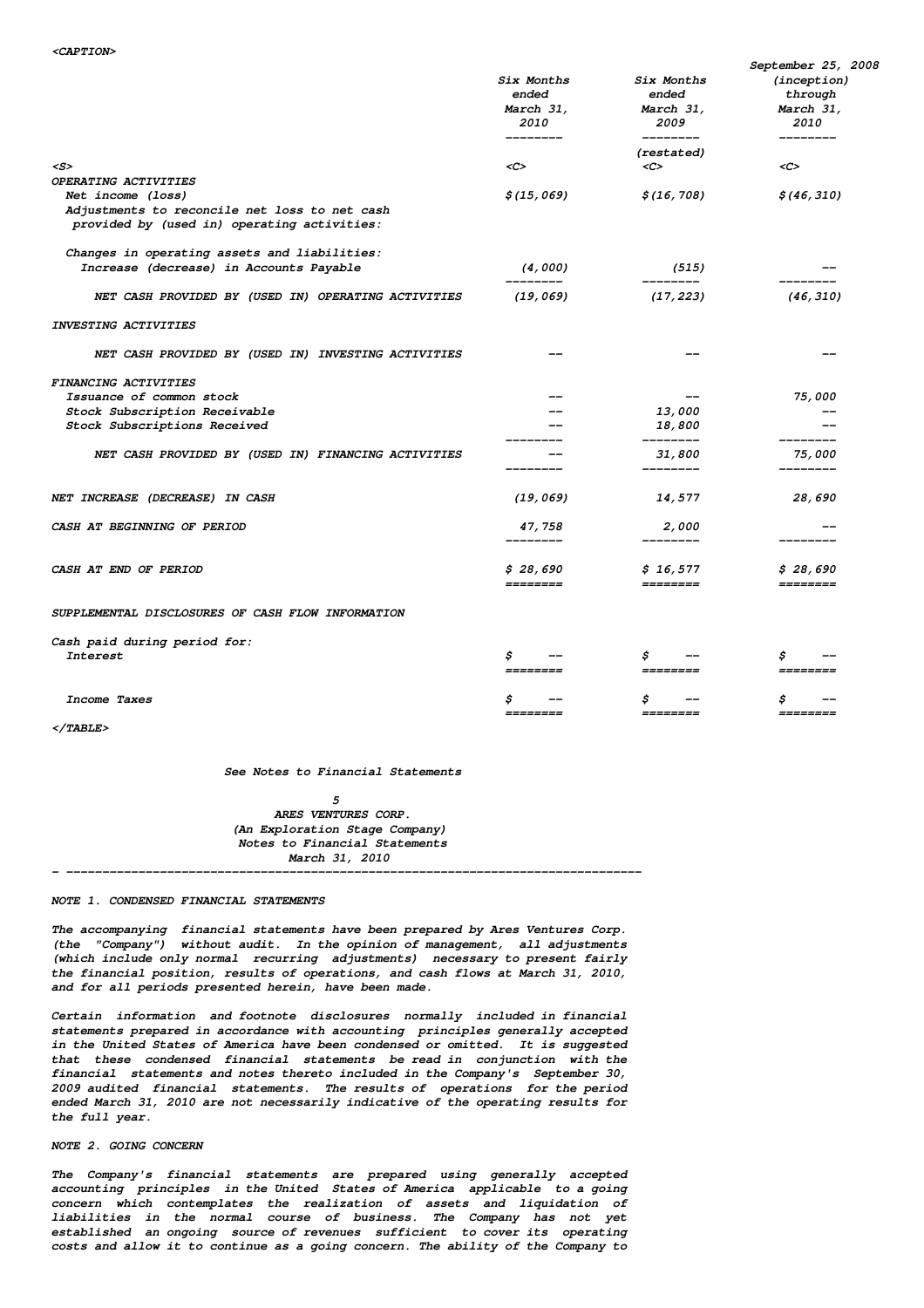**continue as a going concern is dependent on the Company obtaining adequate capital to fund operating losses until it becomes profitable. If the Company is unable to obtain adequate capital, it could be forced to cease operations.**

**In order to continue as a going concern, the Company will need, among other things, additional capital resources. Management's plan is to obtain such resources for the Company by obtaining capital from management and other investors sufficient to meet its minimal operating expenses and seeking equity and/or debt financing. However management cannot provide any assurances that the Company will be successful in accomplishing any of its plans.**

**The ability of the Company to continue as a going concern is dependent upon its ability to successfully accomplish the plans described in the preceding paragraph and eventually secure other sources of financing and attain profitable operations. The accompanying financial statements do not include any adjustments that might be necessary if the Company is unable to continue as a going concern.**

# **NOTE 3. RECENT ACCOUNTING PRONOUNCEMENTS**

### **RECENTLY ISSUED ACCOUNTING PRONOUNCEMENTS**

**Below is a listing of the most recent accounting standards, the Company does not expect that the adoption of any of these changes will have a material impact on the Company's financial position, or statements.**

> **6 ARES VENTURES CORP. (An Exploration Stage Company) Notes to Financial Statements March 31, 2010**

**- --------------------------------------------------------------------------------**

# **NOTE 3. RECENT ACCOUNTING PRONOUNCEMENTS (CONTINUED)**

- **\* Accounting Standards Update 2010-13Compensation-Stock Compensation (Topic 718): Effect of Denominating the Exercise Price of a Share-Based Payment Award in the Currency of the Market in Which the Underlying Equity Security Trades-a consensus of the FASB Emerging Issues Task Force. Effective July 1, 2009.**
- **\* Accounting Standards Update 2010-12Income Taxes (Topic 740): Accounting for Certain Tax Effects of the 2010 Health Care Reform Acts (SEC Update). Effective July 1, 2009.**
- **\* Accounting Standards Update 2010-11Derivatives and Hedging (Topice 815): Scope Exception Related to Embedded Credit Derivatives. Effective July 1, 2009.**
- **\* Accounting Standards Update 2010-10 Consolidation (Topic 810): Amendments for Certain Investement Funds. Effective July 1, 2009.**
- **\* Accounting Standards Update 2010-09 Subsequent Events (topic 855): Amendments to Certain Recognition and Disclosure Requirements. Effective July 1, 2009.**
- **\* Accounting Standards Update 2010-08 Technical Corrections to Various Topics**
- **\* Accounting Standards Update 2010-07 Not-for-Profit Entities (Topic 958): Not-for-profit Entities: Mergers and Acquisitions. Effective July 1, 2009.**
- **\* Accounting Standards Update 2010-06 Fair Value Measurements and Disclosures (Topic 820): Improving Disclosures about Fair Value Measurements. Effective July 1, 2009.**
- **\* Accounting Standards Update 2010-05 Compensation-Stock Compensation (Topic718):Escrowed share arrangements and the Presumption of Compensation (SEC Update). Effective July 1, 2009.**
- **\* Accounting Standards Update 2010-04 (ASU 2010-04), Accounting for Various Topics-Technical Corrections to SEC Paragraphs. Effective July 1, 2009.**
- **\* Accounting Standards Update 2010-03 (ASU 2010-03), Extractive Activities--Oil and Gas (Topic 932): Oil and Gas Reserve Estimation and Disclosures. (January 2010) Effective for annual reporting periods ending on or after December 31, 2009. Early adoption is not permitted.**
- **\* Accounting Standards Update 2010-02, Consolidation (Topic 810): Accounting and Reporting for Decreases in Ownership of a Subsidiary. (January 2010) For those entities that have already adopted FAS 160, the amendments are effective at the beginning of the first interim or annual reporting period ending on or after December 15, 2009. The amendments should be applied retrospectively to the first period that an entity adopted FAS 160.**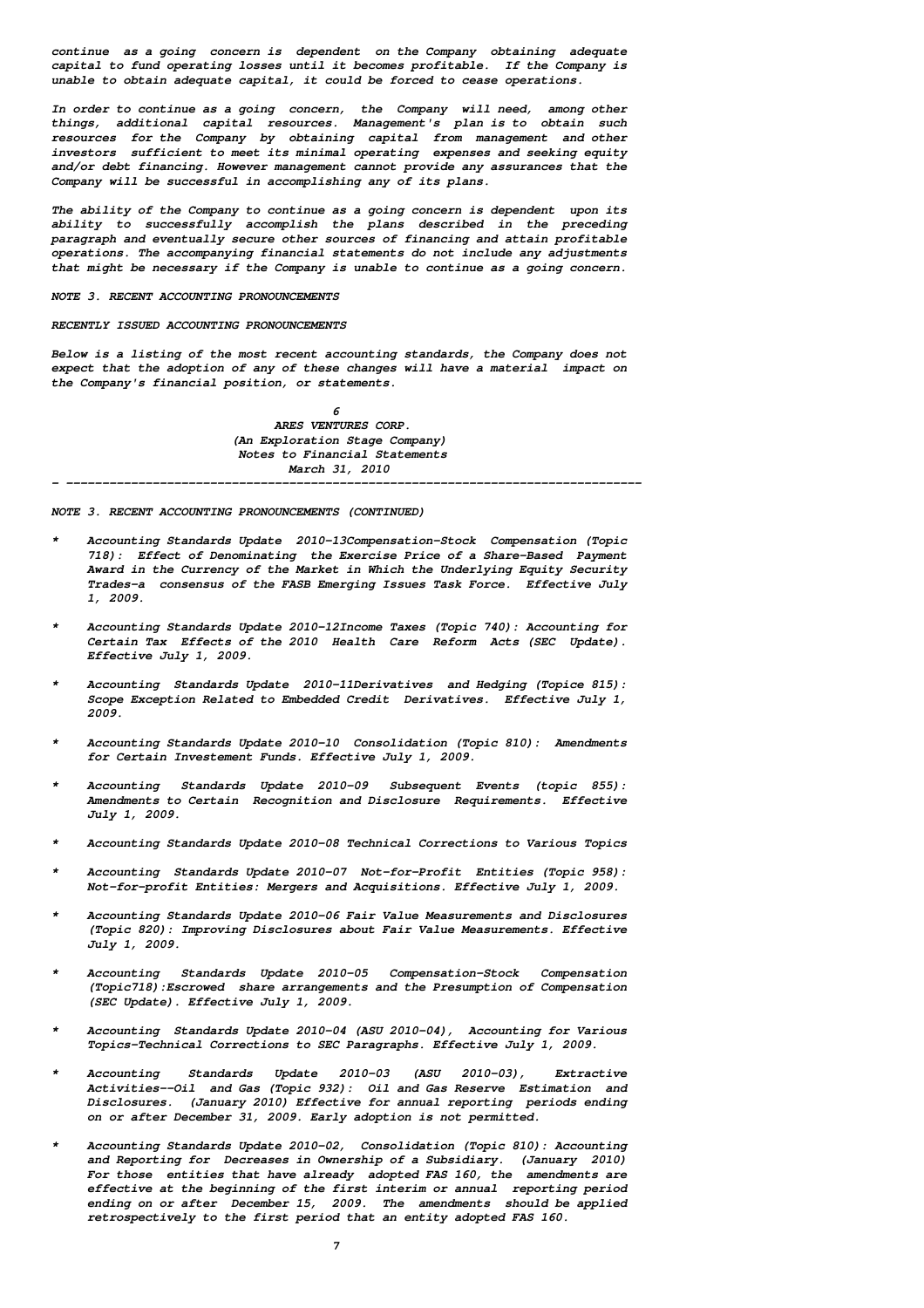**- --------------------------------------------------------------------------------**

**NOTE 3. RECENT ACCOUNTING PRONOUNCEMENTS (CONTINUED)**

- **\* Accounting Standards Update 2010-01, Equity (Topic 505): Accounting for Distributions to Shareholders with Components of Stock and Cash (A Consensus of the FASB Emerging Issues Task Force). (January 2010) Effective for interim and annual periods ending on or after December 15, 2009, and would be applied on a retrospective basis.**
- **\* Accounting Standards Update 2009-17, Consolidations (Topic 810): Improvements to Financial Reporting by Enterprises Involved with Variable Interest Entities. This Accounting Standards Update amends the FASB Accounting Standards Codification for Statement 167. (December 2009) (See FAS 167 effective date below)**
- **\* Accounting Standards Update 2009-16, Transfers and Servicing (Topic 860): Accounting for Transfers of Financial Assets. (December 2009) This Accounting Standards Update amends the FASB Accounting Standards Codification for Statement 166. (See FAS 166 effective date below)**
- **\* Accounting Standards Update 2009-15, Accounting for Own-Share Lending Arrangements in Contemplation of Convertible Debt Issuance or Other Financing. (October 2009) This Accounting Standards Update amends the FASB Accounting Standard Codification for EITF 09-1. (See EITF 09-1 effective date below)**
- **\* Accounting Standards Update 2009-14, Software (Topic 985): Certain Revenue Arrangements That Include Software Elements. (October 2009) Effective prospectively for revenue arrangements entered into or materially modified in fiscal years beginning on or after June 15, 2010. Early adoption is permitted.**
- **\* Accounting Standards Update 2009-13, Revenue Recognition (Topic 605): Multiple-Deliverable Revenue Arrangements. (October 2009) Effective prospectively for revenue arrangements entered into or materially modified in fiscal years beginning on or after June 15, 2010. Early adoption is permitted.**
- **\* Accounting Standards Update 2009-12, Fair Value Measurements and Disclosures (Topic 820): Investments in Certain Entities That Calculate Net Asset Value per Share (or Its Equivalent). (September 2009) It is effective for interim and annual periods ending after December 15, 2009. Early application is permitted in financial statements for earlier interim and annual periods that have not been issued.**
- **\* EITF No. 09-1, (ASC Topic 470) "Accounting for Own-Share Lending Arrangements**
- **\* In Contemplation of Convertible Debt Issuance" ("EITF 09-1"). (July 2009). Effective for fiscal years that beginning on or after December 15, 2009 and requires retrospective application for all arrangements outstanding as of the beginning of fiscal years beginning on or after December 15, 2009. Effective for share-lending arrangements entered into on or after the beginning of the first reporting period that begins on or after June 15, 2009.**

**8 ARES VENTURES CORP. (An Exploration Stage Company) Notes to Financial Statements March 31, 2010 - --------------------------------------------------------------------------------**

**NOTE 3. RECENT ACCOUNTING PRONOUNCEMENTS (CONTINUED)**

- **\* SFAS No. 168 (ASC Topic 105), "The FASB Accounting Standards Codification and the Hierarchy of Generally Accepted Accounting Principles - a replacement of FASB Statement No. 162" ("SFAS No. 168"). (June 2009) Effective for financial statements issued for interim and annual periods ending after September 15, 2009. SFAS No. 168 is effective for the Company's interim quarterly period beginning July 1, 2009.**
- **\* SFAS No. 167 (ASC Topic 810), "Amendments to FASB Interpretation No. 46(R) ("SFAS 167"). (June 2009) Effective as of the beginning of the first fiscal year that begins after November 15, 2009. SFAS 167 will be effective for the Company beginning in 2010.**
- **\* SFAS No. 166, (ASC Topic 860) "Accounting for Transfers of Financial Assets--an amendment of FASB Statement No. 140" ("SFAS 166"). (June 2009)**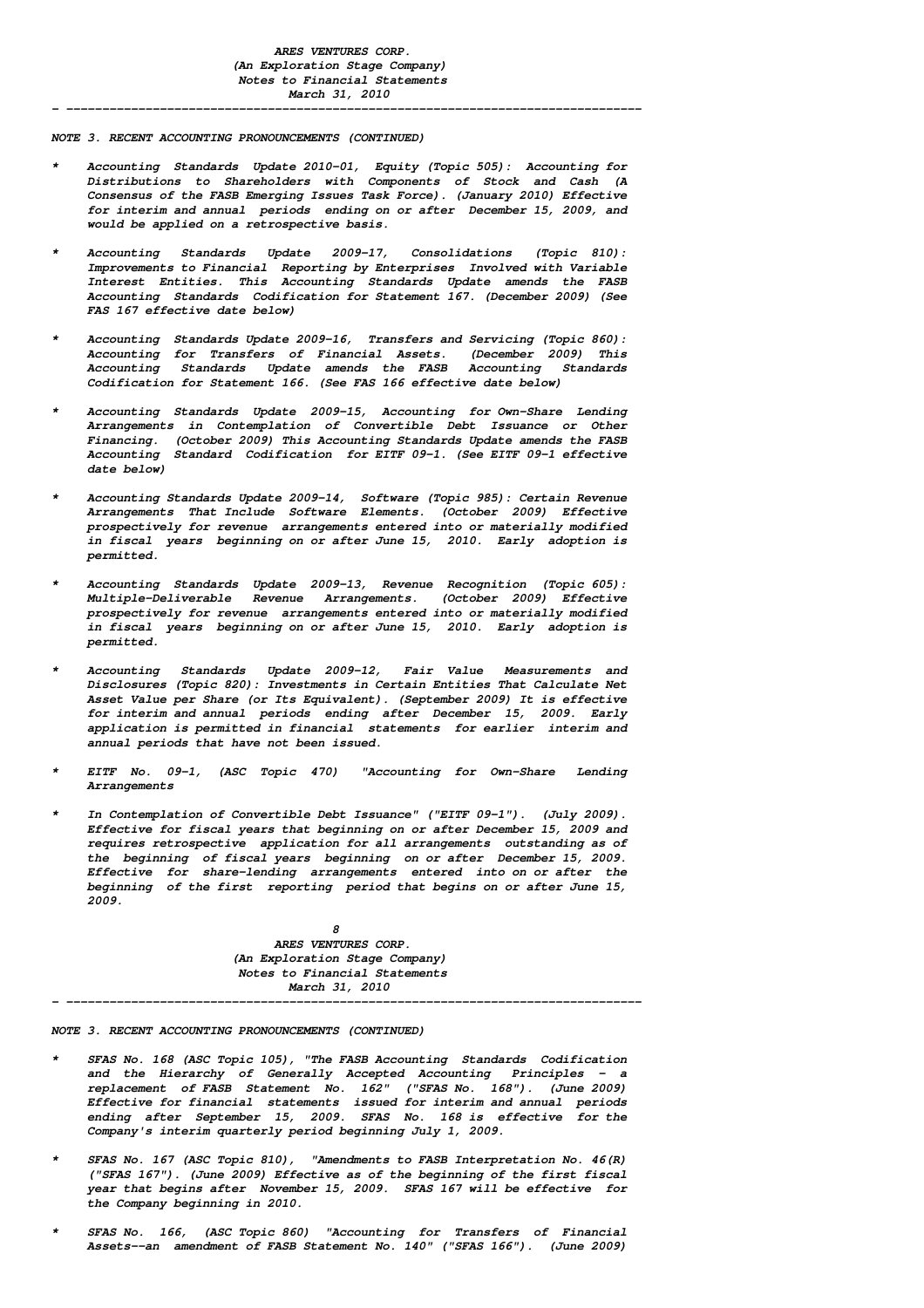**Effective for financial asset transfers occurring after the beginning of an entity's first fiscal year that begins after November 15, 2009.**

- **\* SFAS No. 164, (ASC Topic 810) "Not-for-Profit Entities: Mergers and Acquisitions - including an amendment of FASB Statement No. 142" ("SFAS 164"). (April 2009) Effective for mergers occurring on or after the beginning of an initial reporting period beginning on or after December 15, 2009 and acquisitions occurring on or after the beginning of the first annual reporting period beginning on or after December 15, 2009.**
- **\* Staff Accounting Bulletin (SAB) No. 112. (June 2009)**

## **NOTE 4. RESTATED FINANCIAL STATEMENTS**

**The Company has restated its financial statements for the year ended September 30, 2008, in conjunction with the PCAOB revocation of the registration of its prior auditor. The Company had its financial statements re-audited during which it re-evaluated a transaction involving the sale of common shares to its founding director in concurrence with its new audit firm. As a result, the Company determined that funds that had previously been recorded as cash should be recorded as a Stock Subscription Receivable. This adjustment resulted in a \$13,000 decrease in cash balance and increase in Stock Subscription Receivable on the Statement of Cash Flows at the beginning of six month period beginning October 1, 2008. The following is a comparison of the summarized financial statements of the Company before and after the restatement.**

|                                                        |                      | Six Months ended<br>March 31, 2009 |                                  |
|--------------------------------------------------------|----------------------|------------------------------------|----------------------------------|
|                                                        | Original             | Restated                           | Change                           |
| STATEMENT OF CASHFLOWS                                 |                      |                                    |                                  |
| Stock Subscription Receivable                          | \$                   | \$13,000                           | \$13,000                         |
| Net cash provided by (used in)<br>financing activities | <i><b>18,800</b></i> | 31,800                             | <i><b>13,000</b></i>             |
|                                                        |                      | -------                            | ---------                        |
| Net increase (decrease) in cash                        | 1,577                | 14,577                             | <i><b>13,000</b></i>             |
| Cash at beginning of period                            | \$15,000             | 2,000<br>\$<br>======              | --------<br>\$(13,000)<br>------ |

#### **NOTE 5. SUBSEQUENT EVENTS**

**The Company has evaluated subsequent events from the balance sheet date through May 6, 2010 and determined there are no items to disclose.**

**9**

**ITEM 2. MANAGEMENT'S DISCUSSION AND ANALYSIS OR PLAN OF OPERATION**

### **FORWARD LOOKING STATEMENTS**

**This report contains forward-looking statements that involve risk and uncertainties. We use words such as "anticipate", "believe", "plan", "expect", "future", "intend", and similar expressions to identify such forward-looking statements. Investors should be aware that all forward-looking statements contained within this filing are good faith estimates of management as of the date of this report and actual results may differ materially from historical results or our predictions of future results.**

# **RESULTS OF OPERATIONS**

**We are still in our exploration stage and have generated no revenue to date.**

**We incurred operating expenses of \$11,412 and \$1,956 for the three months ended March 31, 2010 and 2009, respectively. These expenses consisted of general operating expenses and professional fees, and for the three months ended March 31, 2010 we also incurred \$8,000 in exploration expenses.**

**Our net loss from inception (September 25, 2008) through March 31, 2010 was \$46,310.**

**In September, 2008, a total of 3,000,000 shares of common stock were issued in exchange for \$15,000 US, or \$.005 per share. These securities were issued to Shane Ellis, the officer and director of the company. On May 12, 2009 the Company completed its S-1 offering, selling 3,000,000 common shares at \$.02 per share for total proceeds of \$60,000.**

**The following table provides selected financial data about our company for the period ended March 31, 2010.**

| Balance Sheet Data: | <i>3/31/10</i> |
|---------------------|----------------|
| ____________        | _____          |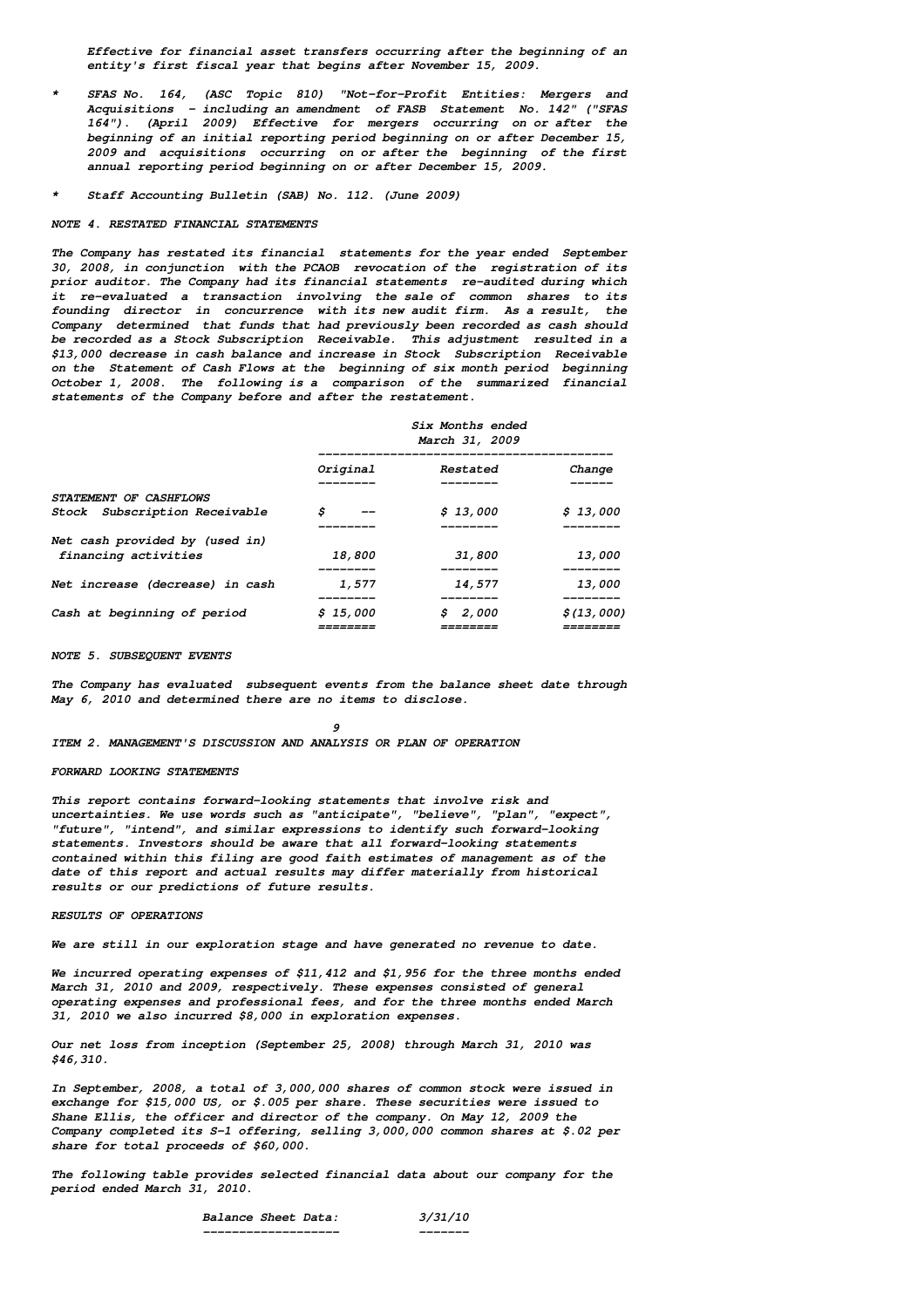| Cash                     | \$28,690 |
|--------------------------|----------|
| Total assets             | \$28,690 |
| <i>Total liabilities</i> | s.<br>0  |
| Shareholders' equity     | \$28,690 |

# **LIQUIDITY AND CAPITAL RESOURCES**

**Our cash balance at March 31, 2010 was \$28,690. If we experience a shortage of funds in the next twelve months we may utilize funds from our director, who has agreed to advance funds for operations, however he has no formal commitment, arrangement or legal obligation to advance or loan funds to us.**

## **PLAN OF OPERATION**

**Our plan of operation for the twelve months is to determine if the company will proceed with further exploration and if so to complete Phases 2 of the exploration program. In addition to the \$9,500 we would spend for Phase 2, as**

**10 outlined below, we anticipate spending an additional \$10,000 on professional fees, including fees payable in complying with reporting obligations, and general administrative costs. Total expenditures over the next 12 months are therefore expected to be approximately \$19,500.**

**The following work program has been recommended by the consulting geologist who prepared the geology report.**

**PHASE 1 (COMPLETED)**

| Detailed prospecting, mapping and soil geochemistry. The<br>estimated cost for this program is all inclusive. The<br>timeline for accomplishing this phase of fieldwork<br>including the turn-around time on analyses is approximately                                      |       |                        |  |
|-----------------------------------------------------------------------------------------------------------------------------------------------------------------------------------------------------------------------------------------------------------------------------|-------|------------------------|--|
| two months                                                                                                                                                                                                                                                                  |       | \$8,500 (paid)         |  |
| PHASE 1A (COMPLETED)                                                                                                                                                                                                                                                        |       |                        |  |
| Fill-n MMI sampling to establish a more exact pattern of<br>Anomalies found in Phase 1.                                                                                                                                                                                     |       | \$8,000 (paid)         |  |
| PHASE 2                                                                                                                                                                                                                                                                     |       |                        |  |
| Magnetometer and VLF electromagnetic, grid controlled<br>surveys over the areas of interest determined by the Phase 1<br>survey. Included in this estimated cost is transportation,<br>accommodation, board, grid installation, two<br>geophysical surveys, maps and report |       | \$9,500                |  |
|                                                                                                                                                                                                                                                                             |       |                        |  |
| PHASE 3                                                                                                                                                                                                                                                                     |       |                        |  |
| Induced polarization survey over grid controlled anomalous<br>area of interest outlined by Phase 1&2 fieldwork. Hoe or<br>bulldozer trenching, mapping and sampling of bedrock                                                                                              |       |                        |  |
| anomalies. Includes assays, maps and reports                                                                                                                                                                                                                                |       | <i><b>\$25,000</b></i> |  |
|                                                                                                                                                                                                                                                                             |       |                        |  |
|                                                                                                                                                                                                                                                                             | Total | <i><b>\$51,000</b></i> |  |
|                                                                                                                                                                                                                                                                             |       | =======                |  |

**Each phase following phase 1 is contingent upon favorable results from the previous phase.**

**The geologist completed Phase 1 in October 2009 and recommended a followup Phase 1 at a cost of \$8,000. He completed the field work for the followup Phase 1A, prepared his report and we are currently reviewing his recommendation regarding further exploration based upon our remaining cash resources.**

**The above program costs are management's estimates based upon the recommendations of the professional consulting geologist's report and the actual project costs may exceed our estimates.**

**11**

**Following phase one of the exploration program, if it proves successful in identifying mineral deposits, we intend to proceed with phase two of our exploration program. The estimated cost of this program is \$9,500 and will take approximately 3 weeks to complete and an additional two to three months for the consulting geologist to receive the results from the assay lab and prepare his report.**

**Following phase two of the exploration program, if it proves successful and we are able to raise additional funding, we intend to proceed with phase three of our exploration program. The estimated cost of this program is \$25,000 and will take approximately one month to complete and an additional two to three months for the consulting geologist to receive the results from the assay lab and**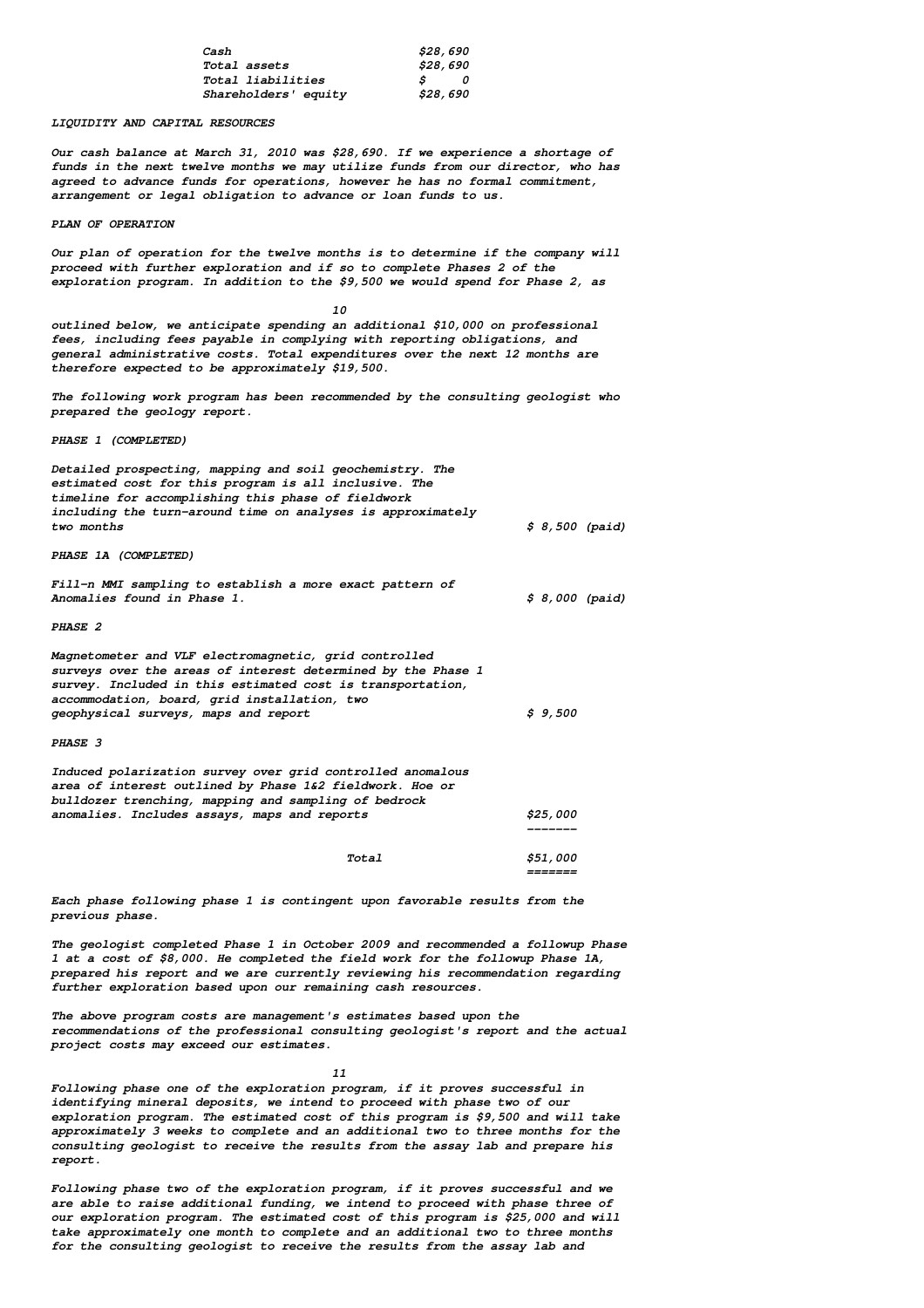#### **prepare his report.**

**If we determine the best course of action is to proceed with further exploration, we anticipate commencing the second phase of our exploration program in summer 2010. We have a verbal agreement with Western Minerals Inc., the consulting geology company who prepared the geology report on our claim, to retain their services for our planned exploration program. We cannot provide investors with any assurance that we will be able to raise sufficient funds to proceed with any work after the exploration program if we find mineralization.**

# **OFF-BALANCE SHEET ARRANGEMENTS**

**We do not have any off-balance sheet arrangements that have or are reasonably likely to have a current or future effect on our financial condition, changes in financial condition, revenues or expenses, results of operations, liquidity, capital expenditures or capital resources that is material to investors.**

## **ITEM 4. CONTROLS AND PROCEDURES**

## **MANAGEMENT'S REPORT ON INTERNAL CONTROL OVER FINANCIAL REPORTING**

**Our management is responsible for establishing and maintaining adequate internal control over financial reporting. Internal control over financial reporting is defined in Rule 13a-15(f) or 15d-15(f) promulgated under the Securities Exchange Act of 1934 as a process designed by, or under the supervision of, the company's principal executive and principal financial officers and effected by the company's board of directors, management and other personnel, to provide reasonable assurance regarding the reliability of financial reporting and the preparation of financial statements for external purposes in accordance with accounting principles generally accepted in the United States of America and includes those policies and procedures that:**

- **- Pertain to the maintenance of records that in reasonable detail accurately and fairly reflect the transactions and dispositions of the assets of the company;**
- **- Provide reasonable assurance that transactions are recorded as necessary to permit preparation of financial statements in accordance with accounting principles generally accepted in the United States of America and that receipts and expenditures of the company are being made only in accordance with authorizations of management and directors of the company; and**

#### **12**

**- Provide reasonable assurance regarding prevention or timely detection of unauthorized acquisition, use or disposition of the company's assets that could have a material effect on the financial statements.**

**Because of its inherent limitations, internal control over financial reporting may not prevent or detect misstatements. Projections of any evaluation of effectiveness to future periods are subject to the risk that controls may become inadequate because of changes in conditions, or that the degree of compliance with the policies or procedures may deteriorate. All internal control systems, no matter how well designed, have inherent limitations. Therefore, even those systems determined to be effective can provide only reasonable assurance with respect to financial statement preparation and presentation. Because of the inherent limitations of internal control, there is a risk that material misstatements may not be prevented or detected on a timely basis by internal control over financial reporting. However, these inherent limitations are known features of the financial reporting process. Therefore, it is possible to design into the process safeguards to reduce, though not eliminate, this risk.**

**As of March 31, 2010 management assessed the effectiveness of our internal control over financial reporting based on the criteria for effective internal control over financial reporting established in Internal Control--Integrated Framework issued by the Committee of Sponsoring Organizations of the Treadway Commission ("COSO") and SEC guidance on conducting such assessments. Based on that evaluation, they concluded that, during the period covered by this report, such internal controls and procedures were not effective to detect the inappropriate application of US GAAP rules as more fully described below. This was due to deficiencies that existed in the design or operation of our internal controls over financial reporting that adversely affected our internal controls and that may be considered to be material weaknesses.**

**The matters involving internal controls and procedures that our management considered to be material weaknesses under the standards of the Public Company Accounting Oversight Board were: (1) lack of a functioning audit committee due to a lack of a majority of independent members and a lack of a majority of outside directors on our board of directors, resulting in ineffective oversight in the establishment and monitoring of required internal controls and procedures; (2) inadequate segregation of duties consistent with control objectives; and (3) ineffective controls over period end financial disclosure and reporting processes. The aforementioned material weaknesses were identified by our Chief Executive Officer in connection with the review of our financial**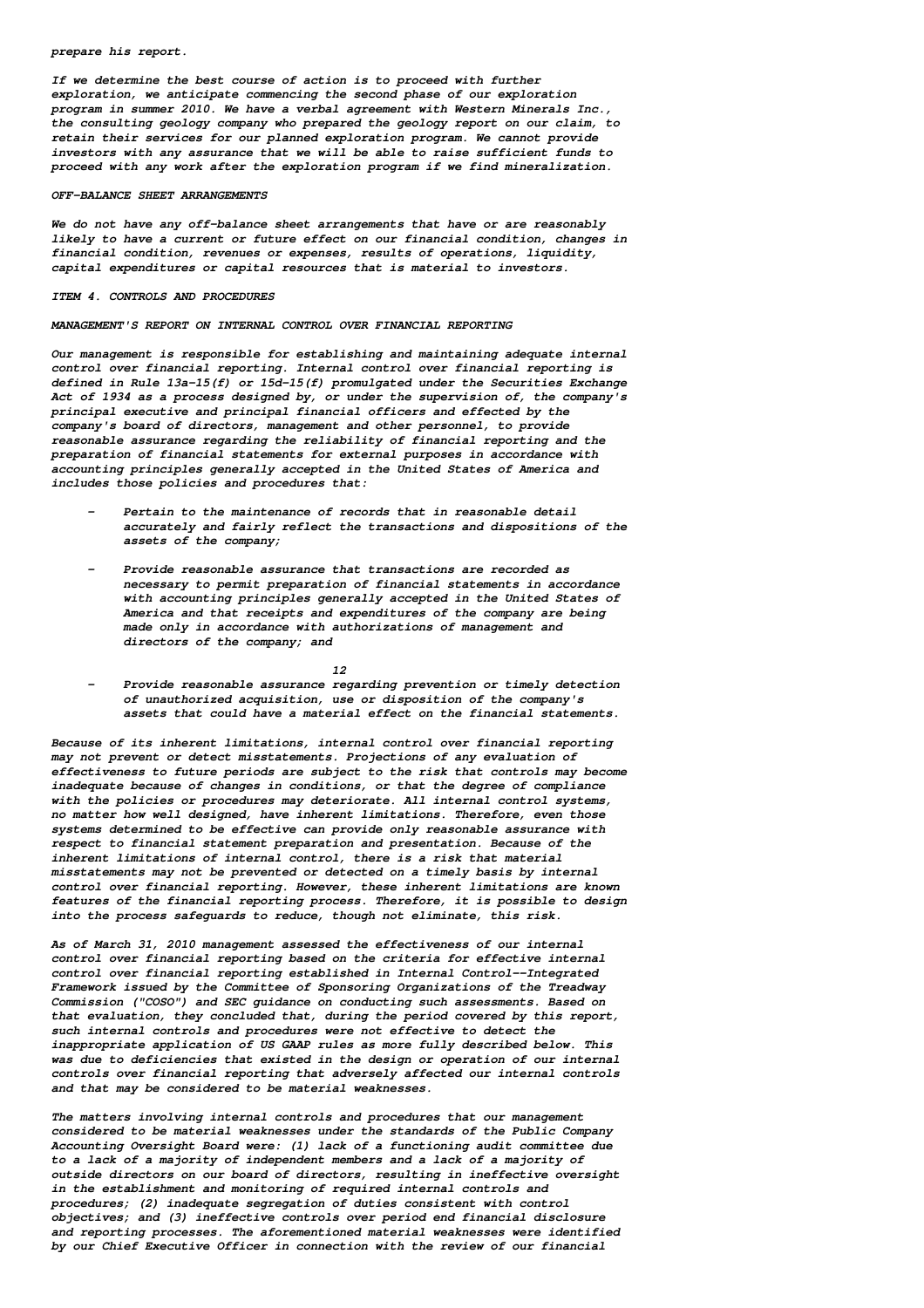**statements as of March 31, 2010.**

**Management believes that the material weaknesses set forth in items (2) and (3) above did not have an effect on our financial results. However, management believes that the lack of a functioning audit committee and the lack of a majority of outside directors on our board of directors results in ineffective oversight in the establishment and monitoring of required internal controls and procedures, which could result in a material misstatement in our financial statements in future periods.**

**13**

# **MANAGEMENT'S REMEDIATION INITIATIVES**

**In an effort to remediate the identified material weaknesses and other deficiencies and enhance our internal controls, we have initiated, or plan to initiate, the following series of measures:**

**We will create a position to segregate duties consistent with control objectives and will increase our personnel resources and technical accounting expertise within the accounting function when funds are available to us. And, we plan to appoint one or more outside directors to our board of directors who shall be appointed to an audit committee resulting in a fully functioning audit committee who will undertake the oversight in the establishment and monitoring of required internal controls and procedures such as reviewing and approving estimates and assumptions made by management when funds are available to us.**

**Management believes that the appointment of one or more outside directors, who shall be appointed to a fully functioning audit committee, will remedy the lack of a functioning audit committee and a lack of a majority of outside directors on our Board.**

**We anticipate that these initiatives will be at least partially, if not fully, implemented by December 31, 2010. Additionally, we plan to test our updated controls and remediate our deficiencies by December 31, 2010.**

# **CHANGES IN INTERNAL CONTROLS OVER FINANCIAL REPORTING**

**There was no change in our internal controls over financial reporting that occurred during the period covered by this report, which has materially affected, or is reasonably likely to materially affect, our internal controls over financial reporting.**

## **14 PART II. OTHER INFORMATION**

#### **ITEM 6. EXHIBITS**

| $TABLE$<br><caption><br/>Exhibit No.<br/>-----------</caption> | Exhibit                                                                                | Incorporated by Reference or Filed Herewith                                                                                           |
|----------------------------------------------------------------|----------------------------------------------------------------------------------------|---------------------------------------------------------------------------------------------------------------------------------------|
| <s></s>                                                        | $\langle C \rangle$                                                                    | $\langle C \rangle$                                                                                                                   |
| 3.1                                                            | Articles of Incorporation                                                              | Incorporated by reference to the Registration<br>Statement on Form S-1 filed with the SEC on<br>October 20, 2008, File No. 333-154455 |
| 3.2                                                            | Bylaws                                                                                 | Incorporated by reference to the Registration<br>Statement on Form S-1 filed with the SEC on<br>October 20, 2008, File No. 333-154455 |
| 31.1                                                           | Section 302 Certification of<br>Chief Executive Officer                                | Filed herewith                                                                                                                        |
| 31.2                                                           | Section 302 Certification of<br>Chief Financial Officer                                | <b>Filed herewith</b>                                                                                                                 |
| 32                                                             | Section 906 Certification of<br>Chief Executive Officer and<br>Chief Financial Officer | <b>Filed</b> herewith                                                                                                                 |
| <i></i>                                                        |                                                                                        |                                                                                                                                       |

  |  |# **SIGNATURES**

**Pursuant to the requirements of the Securities Exchange Act of 1934, the Registrant has duly caused this report to be signed on its behalf by the undersigned, thereunto duly authorized.**

**May 6, 2010 Ares Ventures Corp.**

**/s/ Shane Ellis**

**---------------------------------------------------**

**By: Shane Ellis (Chief Executive Officer, Chief Financial Officer,**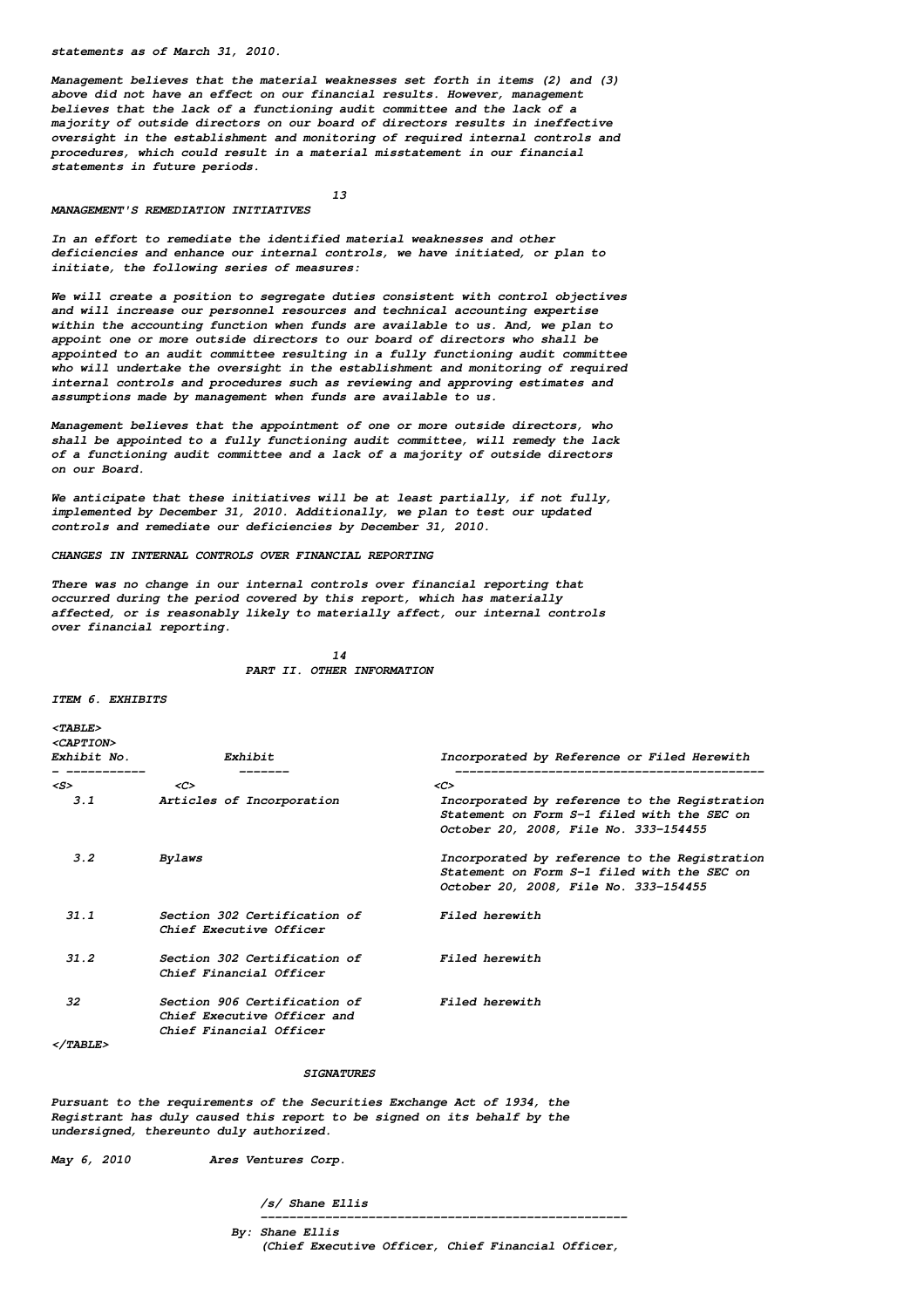**Principal Accounting Officer, President, Secretary, Treasurer & Sole Director)**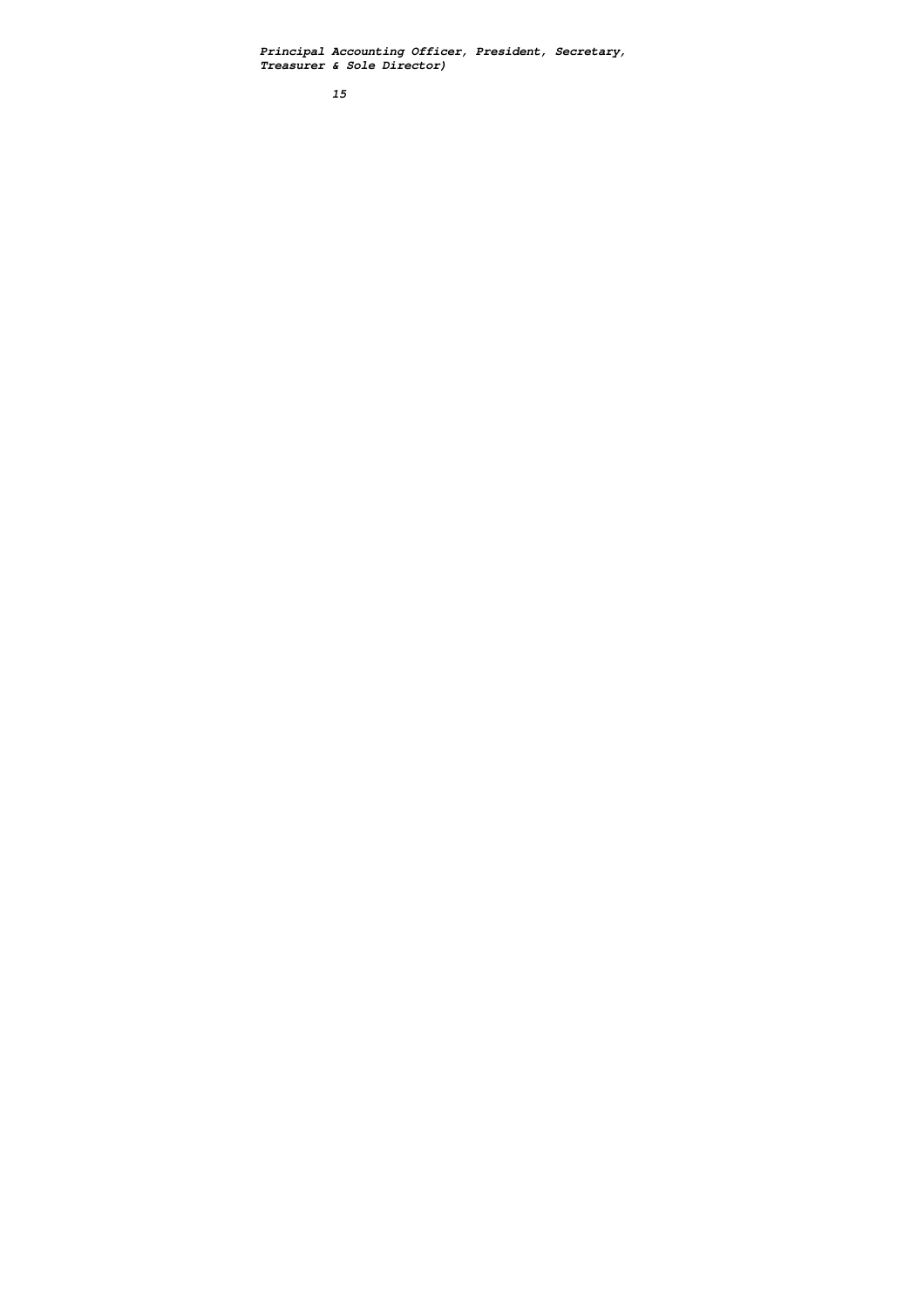**CERTIFICATION OF THE CHIEF EXECUTIVE OFFICER Pursuant to 18 U.S.C. 1350 (Section 302 of the Sarbanes-Oxley Act of 2002)**

- **I, Shane Ellis, certify that:**
- **1. I have reviewed this Report on Form 10-Q of Ares Ventures Corp.;**
- **2. Based on my knowledge, this report does not contain any untrue statement of a material fact or omit to state a material fact necessary to make the statements made, in light of the circumstances under which such statements were made, not misleading with respect to the period covered by this report;**
- **3. Based on my knowledge, the financial statements, and other financial information included in this report, fairly present in all material respects the financial condition, results of operations and cash flows of the registrant as of, and for, the periods presented in this report;**
- **4. The registrant's other certifying officer(s) and I are responsible for establishing and maintaining disclosure controls and procedures (as defined in Exchange Act Rules 13a-15(e) and 15d-15(e)) and internal control over financial reporting (as defined in Exchange Act Rules 13a-15(f) and 15d-15(f)) for the registrant and have:**
	- **a) Designed such disclosure controls and procedures, or caused such disclosure controls and procedures to be designed under our supervision, to ensure that material information relating to the registrant, including its consolidated subsidiaries, is made known to us by others within those entities, particularly during the period in which this report is being prepared;**
	- **b) Designed such internal control over financial reporting, or caused such internal control over financial reporting to be designed under our supervision, to provide reasonable assurance regarding the reliability of financial reporting and the preparation of financial statements for external purposes in accordance with generally accepted accounting principles;**
	- **c) Evaluated the effectiveness of the registrant's disclosure controls and procedures and presented in this report our conclusions about the effectiveness of the disclosure controls and procedures, as of the end of the period covered by this report based on such evaluation; and**
	- **d) Disclosed in this report any change in the registrant's internal control over financial reporting that occurred during the registrant's most recent fiscal quarter (the registrant's fourth fiscal quarter in the case of an annual report) that has materially affected, or is reasonably likely to materially affect, the registrant's internal control over financial reporting; and**
- **5. The registrant's other certifying officer(s) and I have disclosed, based on our most recent evaluation of internal control over financial reporting, to the registrant's auditors and the audit committee of the registrant's board of directors (or persons performing the equivalent functions):**
	- **a) All significant deficiencies and material weaknesses in the design or operation of internal control over financial reporting which are reasonably likely to adversely affect the registrant's ability to record, process, summarize and report financial information; and**
	- **b) Any fraud, whether or not material, that involves management or other employees who have a significant role in the registrant's internal control over financial reporting.**

**Date: May 6, 2010**

**/s/ Shane Ellis**

**- --------------------------------- Shane Ellis Chief Executive Officer**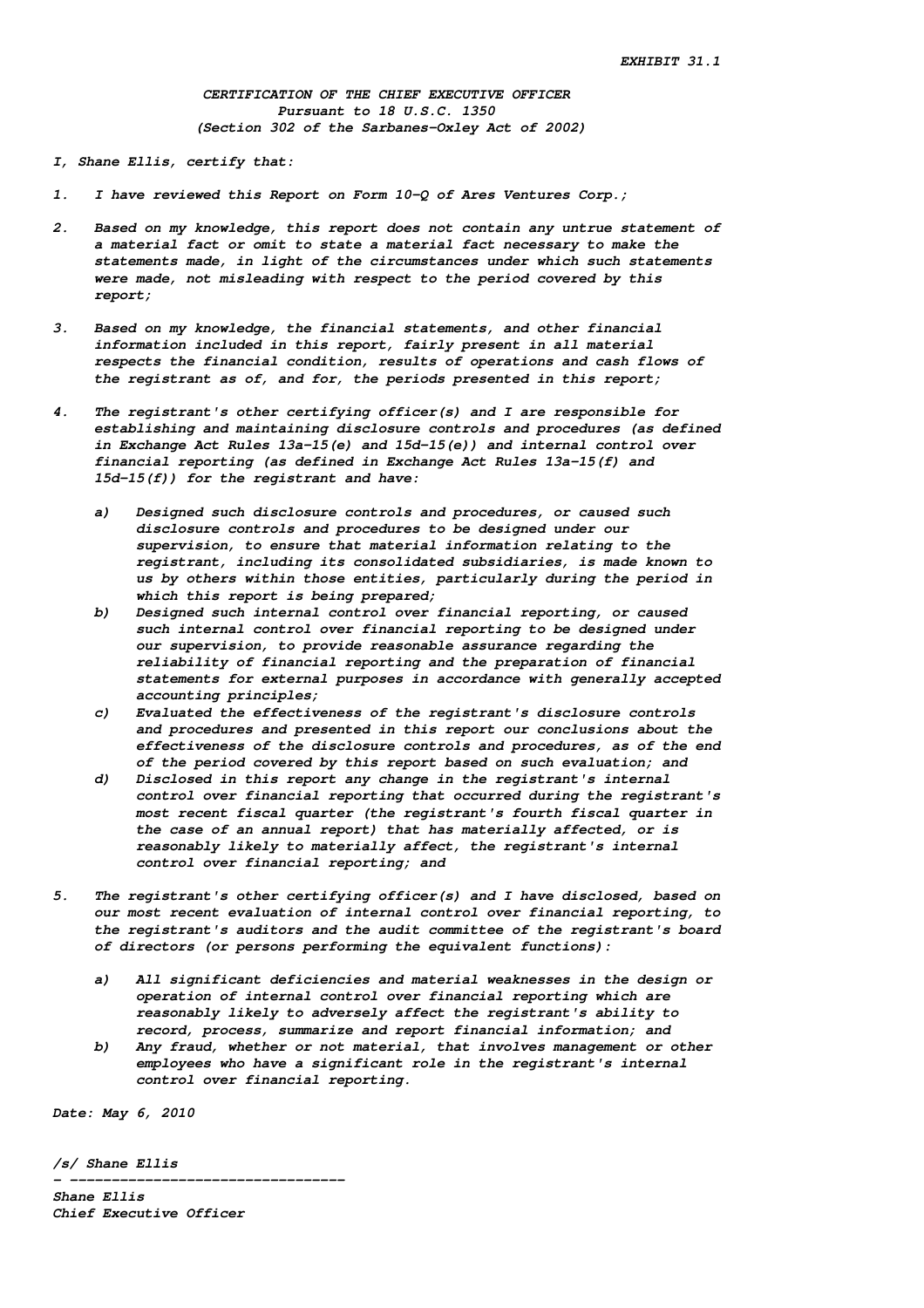**CERTIFICATION OF THE CHIEF FINANCIAL OFFICER Pursuant to 18 U.S.C. 1350 (Section 302 of the Sarbanes-Oxley Act of 2002)**

- **I, Shane Ellis, certify that:**
- **1. I have reviewed this Report on Form 10-Q of Ares Ventures Corp.;**
- **2. Based on my knowledge, this report does not contain any untrue statement of a material fact or omit to state a material fact necessary to make the statements made, in light of the circumstances under which such statements were made, not misleading with respect to the period covered by this report;**
- **3. Based on my knowledge, the financial statements, and other financial information included in this report, fairly present in all material respects the financial condition, results of operations and cash flows of the registrant as of, and for, the periods presented in this report;**
- **4. The registrant's other certifying officer(s) and I are responsible for establishing and maintaining disclosure controls and procedures (as defined in Exchange Act Rules 13a-15(e) and 15d-15(e)) and internal control over financial reporting (as defined in Exchange Act Rules 13a-15(f) and 15d-15(f)) for the registrant and have:**
	- **a) Designed such disclosure controls and procedures, or caused such disclosure controls and procedures to be designed under our supervision, to ensure that material information relating to the registrant, including its consolidated subsidiaries, is made known to us by others within those entities, particularly during the period in which this report is being prepared;**
	- **b) Designed such internal control over financial reporting, or caused such internal control over financial reporting to be designed under our supervision, to provide reasonable assurance regarding the reliability of financial reporting and the preparation of financial statements for external purposes in accordance with generally accepted accounting principles;**
	- **c) Evaluated the effectiveness of the registrant's disclosure controls and procedures and presented in this report our conclusions about the effectiveness of the disclosure controls and procedures, as of the end of the period covered by this report based on such evaluation; and**
	- **d) Disclosed in this report any change in the registrant's internal control over financial reporting that occurred during the registrant's most recent fiscal quarter (the registrant's fourth fiscal quarter in the case of an annual report) that has materially affected, or is reasonably likely to materially affect, the registrant's internal control over financial reporting; and**
- **5. The registrant's other certifying officer(s) and I have disclosed, based on our most recent evaluation of internal control over financial reporting, to the registrant's auditors and the audit committee of the registrant's board of directors (or persons performing the equivalent functions):**
	- **a) All significant deficiencies and material weaknesses in the design or operation of internal control over financial reporting which are reasonably likely to adversely affect the registrant's ability to record, process, summarize and report financial information; and**
	- **b) Any fraud, whether or not material, that involves management or other employees who have a significant role in the registrant's internal control over financial reporting.**

**Date: May 6, 2010**

**/s/ Shane Ellis**

**- ---------------------------------- Shane Ellis Chief Financial Officer**